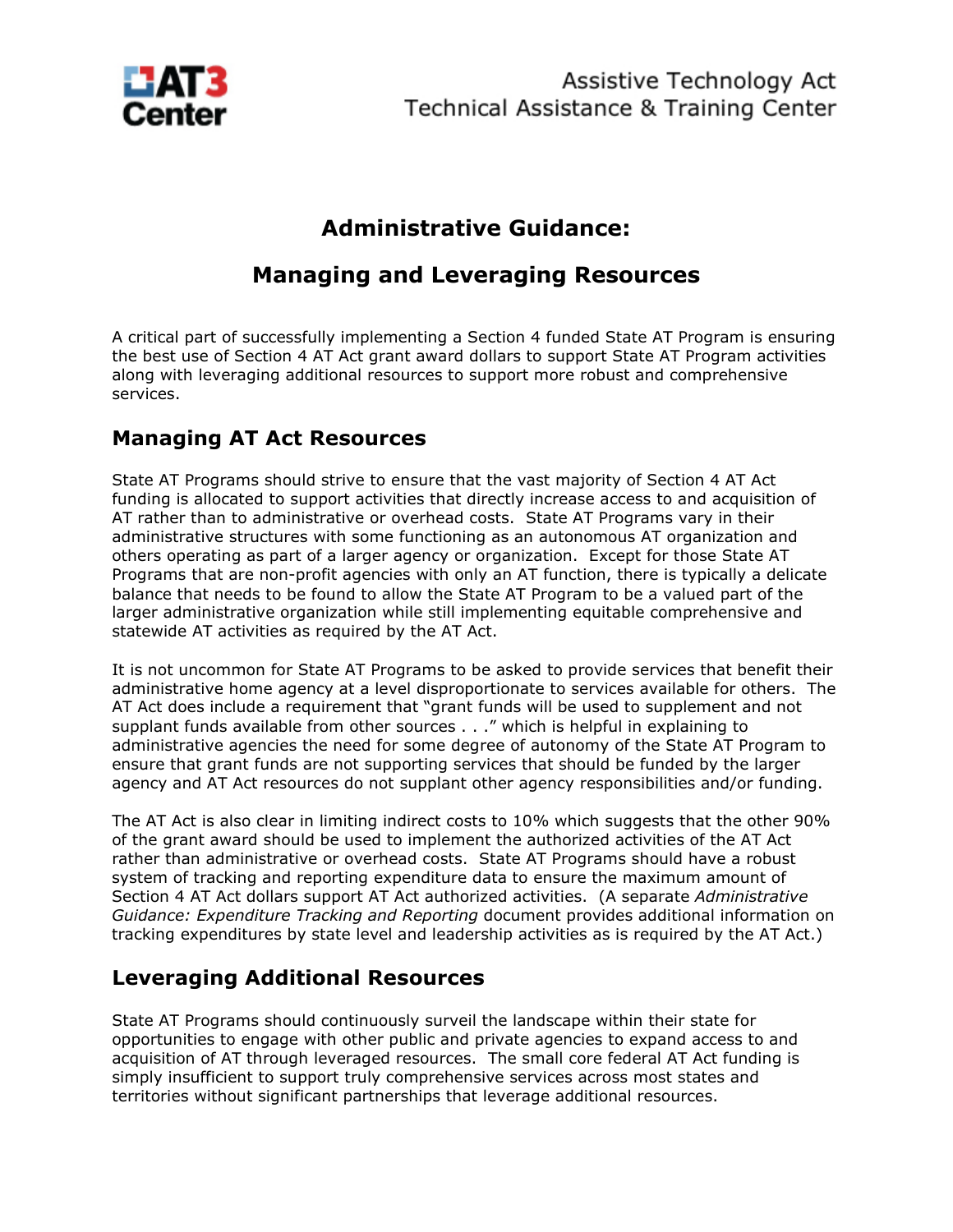The basic steps in successfully leveraging funding include:

- Identifying who could provide leveraged funding and for what specific purpose(s);
- Conceptualizing and sharing what the State AT Program can provide that will deliver jointly beneficial outcomes to both the potential partner and State AT Program (this may include estimated costs and anticipated return on investment); and
- Being persistent and flexible in working toward a mutually beneficial agreement.

It is critical for every State AT Program Director to have a clear idea of what their program has to offer that is valuable to others along with a realistic view of their program capacity. For example, does your program have the administrative capacity to expand services and directly provide AT via application process? Do you have the physical space to expand device inventory and double the number of device loans processed each year? Is your program easily able to restructure (recruit/add qualified staff or reassign staff duties) to accommodate additional funding for specific activities even if only for a limited time period?

There are two basic types of funding that State AT Programs leverage, entering into agreements for a set of services/deliverables with prescribed total payment or establishing a fee schedule for services provided on an as needed/requested basis. There may be hybrid approaches that use features of each. The following provides an overview of these two types of leveraged funding and how they are typically implemented.

Service Agreements – Contracts/MOUs or other agreements for specific services.

- Scope and volume of services to be provided is for a set time period.
- Can be one-time agreement or can have renewal periods to support long term implementation.
- Total payment amount is specified, supports budgeting with predictable income.
- Most typically used to implement targeted activities within an area, (e.g. AT for post-secondary open ended loan project or administering a telecommunications equipment distribution program).

Fee-for-Service – Piece rate schedule of payments for specific services.

- Ad hoc volume based on need/requests.
- Can be one time or ongoing.
- Individual service amount is specified; creates need to project volume for budgeting; history of past usage is helpful to accurately estimate income for budgeting.
- Most typically used for individual client services (assessments or consultations) or requests for specially-developed training with fees set to cover all associated expenses.

### Types of Resources

State AT Programs support statewide AT access and acquisition across all ages and all types of disabilities which creates a wide array of opportunities for leveraging funding. The following areas are those most frequently providing leveraged funding opportunities for State AT Programs.

#### Special Education:

The major federal funding stream for special education is the Individuals with Disabilities Education Act (IDEA) Part C for children with disabilities birth to age 3 and Part B for children with disabilities age 3-21. IDEA Part B funding is allocated to the state education agencies according to a formula. In most states about 75% to 80% of IDEA funds are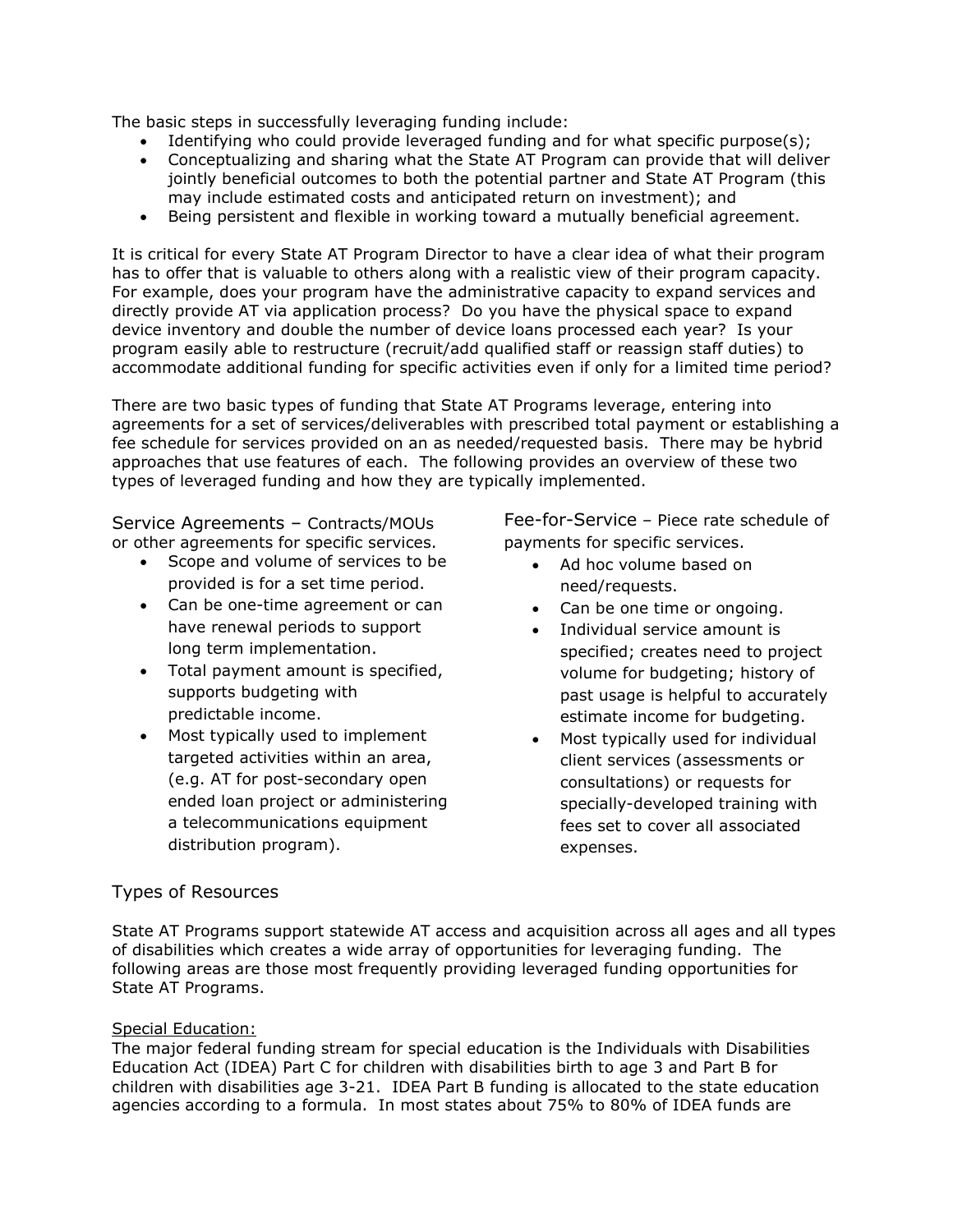allocated to local school districts under a formula and the rest are retained by the state for discretionary uses. IDEA does include a requirement for coordination and collaboration with the State AT Program. Federal special education funding is actually quite small compared to state and local special education funding in almost all states, creating additional options for leveraging funding.

Examples of AT Act authorized services that could be provided using leveraged special education dollars include:

- Implementing state financing activities such as administering an AT purchasing program for the State Education Agency or doing volume buying to reduce costs for certain types of AT, etc.
- Coordinating reuse services across school districts or for a particular high cost type of AT, or implementing a comprehensive Part C reuse system statewide;
- Implementing a targeted device loan program specifically for team decision making with a goal of reducing Individualized Education Program disagreements about AT;
- Offering AT assessments, consultations or training in a fee-for-service or cost recovery model specifically designed to assist local education agencies in meeting the needs of students with disabilities.

### Employment:

The major federal funding stream for employment of individuals with disabilities is Vocational Rehabilitation (VR) funding in the Rehabilitation Act section of the Workforce Investment and Opportunity Act (WIOA). Federal VR funding is allocated to state VR agencies who provide employment services for eligible individuals with disabilities either directly or through purchase of service agreements with community providers. Federal VR funding requires a state match and VR dollars are allocated to the state according to a formula. VR funding is primarily used for individual client services but can also be used for "services for groups of individuals" in which WIOA specifically authorizes the "establishment, development, or improvement of assistive technology demonstration, loan, reutilization, or financing programs in coordination with activities authorized under the Assistive Technology Act of 1998 (29 U.S.C. 3001 et seq.) to promote access to assistive technology for individuals with disabilities and employers." WIOA also includes a requirement for VR to coordinate with the State AT Program with particular emphasis on VR professional development activities.

Examples of AT Act authorized services that could be provided using leveraged VR dollars include:

- Implementing volume buying of AT to reduce cost to the VR agency partnered with open-ended loan reuse to ensure that AT no longer needed by clients is refurbished and reassigned to the maximum extent possible;
- Implementing a targeted device loan program specifically to support individual employment plan goals;
- Providing coordinated device demonstrations to determine the AT needed for a specific employment goal or for a specific employment setting;
- Offering AT assessments, worksite consultations or training on a fee-for-service basis specifically designed to meet client AT needs for employment or the professional development needs of the VR workforce.